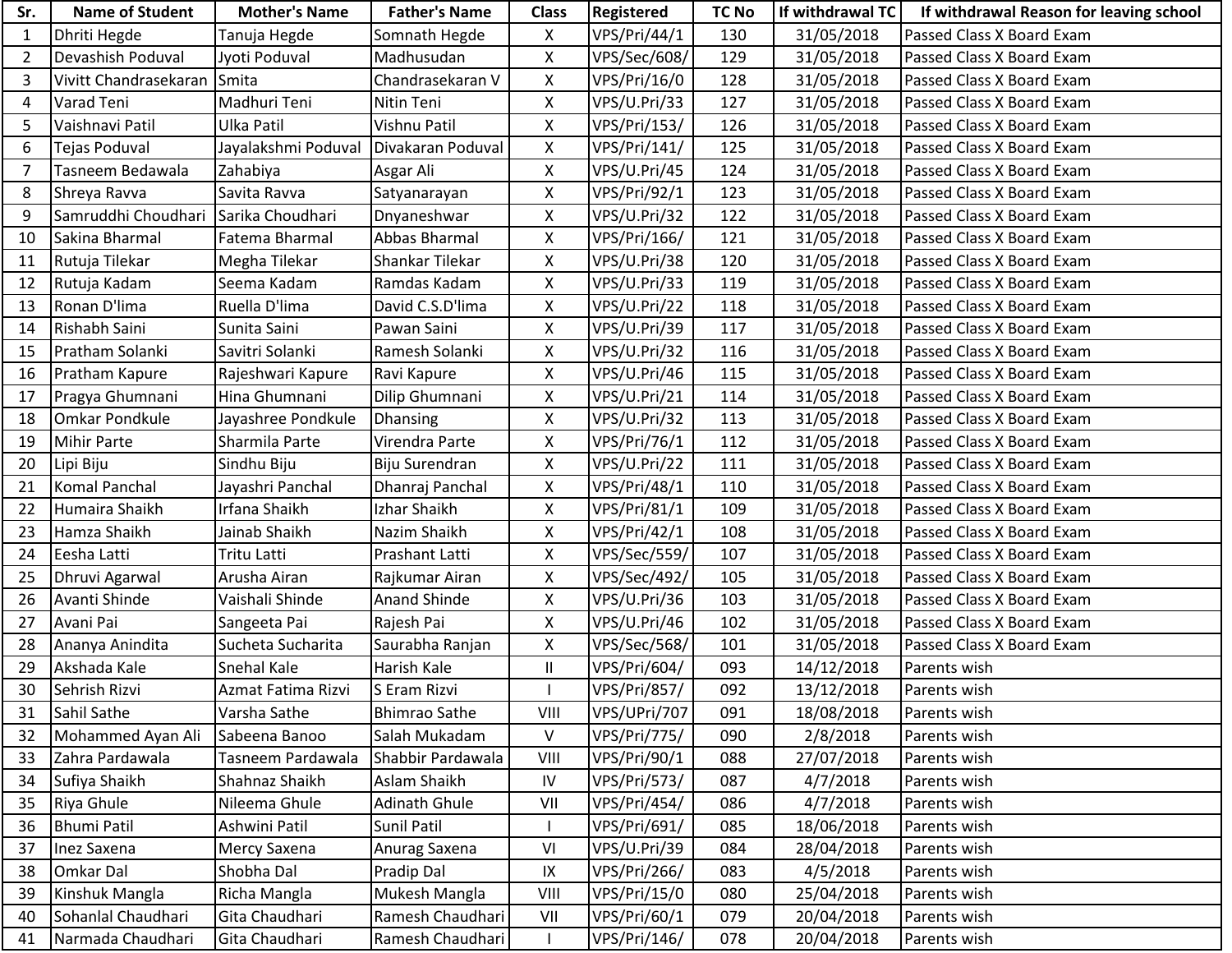| 42 | Srinjit SinhaRoy                    | Tulip Sinha Roy            | Prosenjit Sinha    |                                    | VPS/Pri/677/        | 077 | 9/4/2018   | Parents wish              |
|----|-------------------------------------|----------------------------|--------------------|------------------------------------|---------------------|-----|------------|---------------------------|
| 43 | Manav Lonkar                        | Asha Lonkar                | Atul Lonkar        | VIII                               | VPS/U.Pri/38        | 076 | 9/4/2018   | Parents Wish              |
| 44 | Aarush Dhanwade                     | Sangeeta Dhanwade Sambhaji |                    | $\mathsf{V}$                       | VPS/Pri/282/        | 075 | 9/4/2018   | Parents Wish              |
| 45 | Shivank Dhanwade                    | Rupali Dhanwade            | Yuvraj Dhanwade    |                                    | VPS/Pri/658/        | 073 | 9/4/2018   | Parents wish              |
| 46 | Swaraj Kalbhor                      | Swati Kalbhor              | Vijay Kalbhor      | Ш                                  | VPS/Pri/575/        | 072 | 6/4/2018   | Parents wish              |
| 47 | Yashvardhan Barmukh Deepali Barmukh |                            | Vijaykumar         |                                    | VPS/Pri/685/        | 071 | 5/4/2018   | Parents wish              |
| 48 | Harshvardhan                        | Deepali Barmukh            | Vijaykumar         | Ш                                  | VPS/PRI/415         | 070 | 5/4/2018   | Parents Wish              |
| 49 | Shouryaa Mane                       | Amruta Mane                | Sachin Mane        |                                    | VPS/Pri/696/        | 069 | 5/4/2018   | Parents wish              |
| 50 | Pragati Kapure                      | Rajeshwari Kapure          | Ravi Kapure        | VI                                 | VPS/Pri/466/        | 068 | 3/4/2018   | Parents wish              |
| 51 | Aryan Rai                           | Rimjhim Rai                | Rajiv Rai          | Ш                                  | <b>VPS/Pri/459/</b> | 067 | 29/03/2018 | Parents Wish              |
| 52 | Anushka Rai                         | Rimjhim Rai                | Rajiv Rai          | VI                                 | VPS/Pri/460/        | 066 | 29/03/2018 | Parents Wish              |
| 53 | Mohammed-Owais                      | Sumaiya Qureshi            | Mohammed           | $\mathsf{I}$                       | VPS/Pri/570/        | 065 | 29/03/2018 | Parents wish              |
| 54 | <b>Bhavik Nathar</b>                | Haritha Nathat             | Shrinivas Nathar   | Ш                                  | VPS/Pri/704/        | 064 | 29/03/2018 | Parents wish              |
| 55 | Mohammed-Hamid                      | Umme Tamim Shaikh Mohammed |                    | Ш                                  | <b>VPS/Pri/564/</b> | 063 | 29/03/2018 | Parents wish              |
| 56 | Poorvi Kulkarni                     | Vinita Kulkarni            | Deepak Kulkarni    | $\ensuremath{\mathsf{III}}\xspace$ | VPS/PRI/            | 062 | 29/03/2018 | Parents Wish              |
| 57 | Surya Gopala Abhiram Kranthi Vetcha |                            | Srinivasu Vetcha   | VIII                               | VPS/Upri/483        | 061 | 29/03/2018 | Parents wish              |
| 58 | Dylan D'lima                        | Ruella D'lima              | David C.S.D'lima   | VII                                | VPS/Pri/224/        | 060 | 29/03/2018 | Parents Wish              |
| 59 | Aditya Gujar                        | Priya Gujar                | Jayesh Gujar       | $\mathop{\rm III}\nolimits$        | <b>VPS/Pri/443/</b> | 059 | 28/02/2018 | Parents Wish              |
| 60 | Lakshita Dwivedi                    | Anita Dwivedi              | Abhishek Dwivedi   | $\mathbf{II}$                      | VPS/Pri/370/        | 058 | 24/01/2018 | Parents Wish              |
| 61 | Waleed Chilwan                      | Tahmina Chilwan            | Mazen Ali Chilwan  | IX                                 | VPS/Sec/734/        | 057 | 12/10/2017 | Parents wish              |
| 62 | Aryan Kawade                        | Pallavi Kawade             | Ajit Kawade        | 11                                 | VPS/Pri/350/        | 055 | 12/9/2017  | Parents Wish              |
| 63 | Atharva Kawade                      | Pallavi Kawade             | Ajit Kawade        | $\mathbf{II}$                      | VPS/Pri/349/        | 054 | 12/9/2017  | Parents Wish              |
| 64 | Ankana Das                          | Late. Anita Das            | Kuntal Kumar daS   | VII                                | VPS/UPri/478        | 053 | 5/6/2017   | Parents wish              |
| 65 | Yahya Parkar                        | Dilshad Parkar             | Abdul Rahiman      | X                                  | VPS/Pri/38/1        | 052 | 7/6/2017   |                           |
| 66 | Jayesh Gadge                        | Jaishri Gadge              | Sunil Gadge        | Χ                                  | VPS/Sec/449/        | 051 | 7/6/2017   | Passed Class X Board Exam |
| 67 | Safi Maruf                          | Rubeena                    | Nadeem             | X                                  | VPS/Sec/401/        | 050 | 7/6/2017   | Passed Class X Board Exam |
| 68 | Abdullah Mukadam                    | Sabiha                     | Mohamad Sadik      | X                                  | VPS/U.Pri/35        | 049 | 7/6/2017   | Passed Class X Board Exam |
| 69 | Danish Almelkar                     | Nameera Almelkar           | Nayeem Almelkar    | X                                  | VPS/Sec/453/        | 048 | 7/6/2017   | Passed Class X Board Exam |
| 70 | Akram Sayyed                        | Nasrin Sayyed              | Riyaz Sayyed       | X                                  | VPS/Pri/109/        | 047 | 7/6/2017   | Passed Class X Board Exam |
| 71 | Dhruv Sinha                         | Sumita Ghosh               | Soumyabrata        | X                                  | VPS/U.Pri/27        | 046 | 7/6/2017   | Passed Class X Board Exam |
| 72 | Samruddhi Padhye                    | Smita Padhye               | Sanjeev Padhye     | X                                  | VPS/Pri/18/0        | 045 | 7/6/2017   | Passed Class X Board Exam |
| 73 | Aditya Joshi                        | Anjali Joshi               | Vinayak Joshi      | X                                  | VPS/U-              | 044 | 7/6/2017   | Passed Class X Board Exam |
| 74 | Anuj Gandhi                         | Varsha Gandhi              | Sandeep Gandhi     | Χ                                  | VPS/Pri/32/1        | 043 | 7/6/2017   | Passed Class X Board Exam |
| 75 | Sanjivani Gurao                     | Savita Gurao               | Ravinchandra       | X                                  | VPS/Pri/91/1        | 042 | 7/6/2017   | Passed Class X Board Exam |
| 76 | <b>Atul Dubey</b>                   | Seema Dubey                | Santosh Dubey      | X                                  | VPS/Sec/387/        | 041 | 7/6/2017   | Passed Class X Board Exam |
| 77 | Adnan Ustad                         | Samina Ustad               | Rashid Ustad       | X                                  | VPS/U.Pri/24        | 040 | 7/6/2017   | Passed Class X Board Exam |
| 78 | Denziel Irani                       | Natashaa Irani             | Tabissh Irani      | X                                  | VPS/U.Pri/29        | 039 | 7/6/2017   | Passed Class X Board Exam |
| 79 | Daryl Irani                         | Natashaa Irani             | Tabissh Irani      | Χ                                  | VPS/U.Pri/29        | 038 | 7/6/2017   | Passed Class X Board Exam |
| 80 | Rajat Singh                         | Indra Bhadauria            | Rajeev Singh       | X                                  | VPS/Sec/450/        | 037 | 7/6/2017   | Passed Class X Board Exam |
| 81 | Divij Shivdasani                    | Sunita Shivdasani          | Navjote Shivdasani | X                                  | VPS/Pri/84/1        | 036 | 7/6/2017   | Passed Class X Board Exam |
| 82 | Neel Sadafule                       | Sangita Sadafule           | Pramod Sadafule    | X                                  | VPS/Pri/83/1        | 035 | 7/6/2017   | Passed Class X Board Exam |
| 83 | Rutuja Dhanawade                    | Nilima Dhanawade           | Shivaji Dhanawade  | X                                  | VPS/U.Pri/35        | 034 | 7/6/2017   | Passed Class X Board Exam |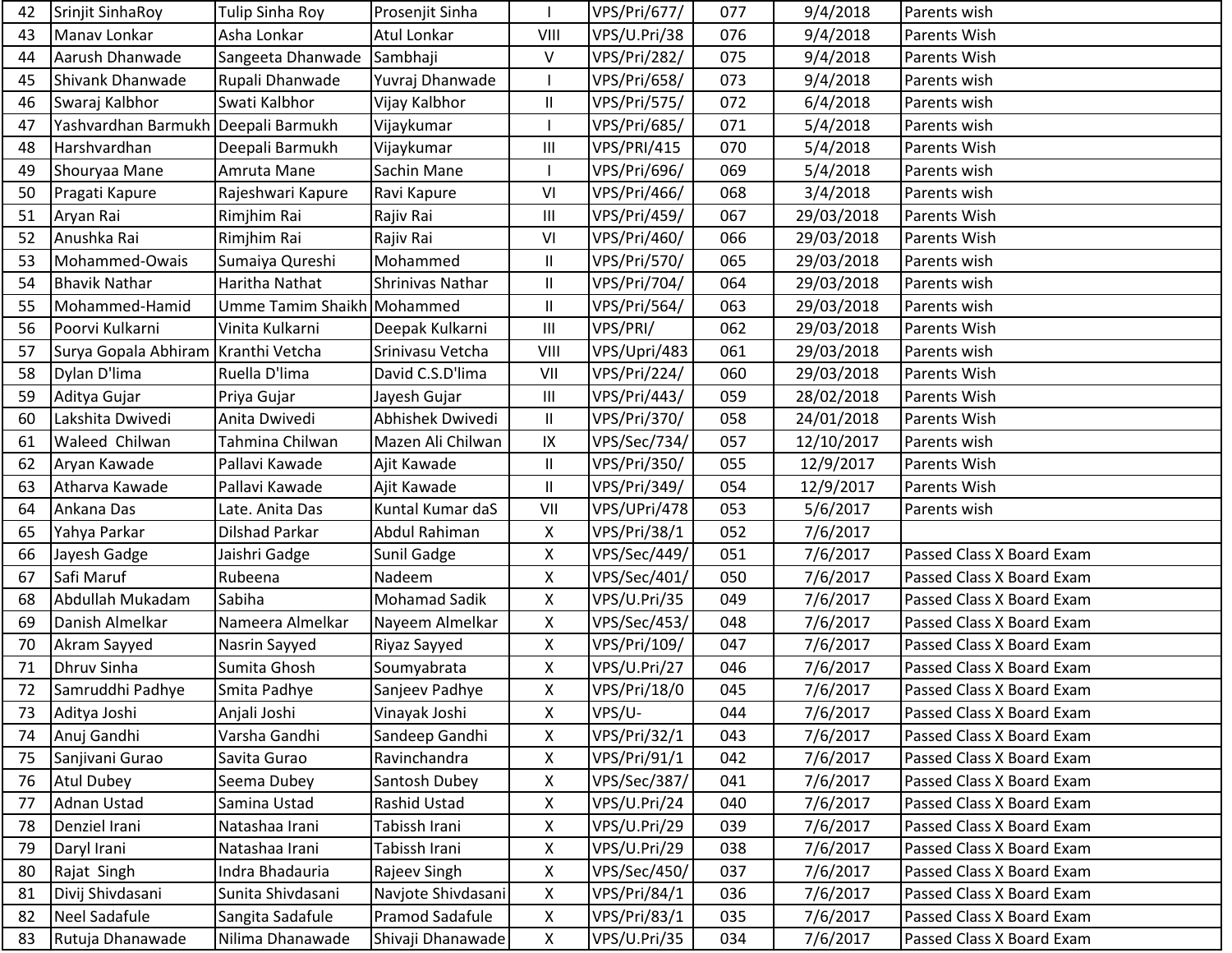| 84  | Ishika Malhotra                     | Parineeta Malhotra | Sanjeev Malhotra          | X              | VPS/U.Pri/36 | 033 | 7/6/2017   | Passed Class X Board Exam |
|-----|-------------------------------------|--------------------|---------------------------|----------------|--------------|-----|------------|---------------------------|
| 85  | <b>Dev Patil</b>                    | Chetana Patil      | Pradeep Patil             | X              | VPS/Pri/33/1 | 032 | 7/6/2017   | Passed Class X Board Exam |
| 86  | <b>Avez Shaikh</b>                  | Asma Shaikh        | Aamir Shaikh              | X              | VPS/Pri/27/0 | 031 | 7/6/2017   | Passed Class X Board Exam |
| 87  | Mehuli Mahapatra                    | Shivani Mahapatra  | Dinabandhu                | X              | VPS/Sec/477/ | 030 | 7/6/2017   | Passed Class X Board Exam |
| 88  | Hritika Suryagan                    | Surekha Suryagan   | Dilip Suryagan            | X              | VPS/U-       | 029 | 7/6/2017   | Passed Class X Board Exam |
| 89  | Amar Wakale                         | Suchitra Wakale    | Prakash Wakale            | VIII           | VPS/U        | 028 | 24/04/2017 | Parents Request           |
| 90  | Shub Deora                          | Saroj Deora        | Pappu Singh Deora         | VIII           | VPS/Pri/217/ | 027 | 18/04/2017 | Parents Request           |
| 91  | S. Sabira Kausar                    | S. Shakeera Begum  | <b>Mohammed Sadiq</b>     | VIII           | VPS/U.Pri/39 | 026 | 7/4/2017   | Parents Request           |
| 92  | Atharva Phadatare                   | Jayashri Phadatare | Dilip Phadatare           | VIII           | VPS/U.Pri/47 | 025 | 7/4/2017   | Parents Request           |
| 93  | Sanjana Bosyal                      | Simran Bosyal      | Subhash Bosyal            | VIII           | VPS/Pri/86/1 | 024 | 7/4/2017   | Parents Request           |
| 94  | <b>Umang Patil</b>                  | Asha Patil         | Devkinandan Patil         | IX             | VPS/Pri/17/0 | 023 | 7/4/2017   | Parents Request           |
| 95  | Kasim Ansari                        | Shabana Ansari     | Rais Ansari               | IX             | VPS/U.Pri/44 | 022 | 7/4/2017   | Parents Request           |
| 96  | Shantanu Singla                     | Minu Singla        | Krishna B. Singla         | V              | VPS/Pri/200/ | 021 | 6/4/2017   | Parents Request           |
| 97  | Aaditya Singla                      | Ruchi Singla       | Sanjay Singla             | $\sf IX$       | VPS/U.Pri/41 | 020 | 6/4/2017   | Parents Request           |
| 98  | Yash Seth                           | Arti Seth          | Lalit Seth                | X              | VPS/Sec/344/ | 018 | 3/6/2016   | Passed Class X Board Exam |
| 99  | Vedant Shinde                       | Vaishali Shinde    | Anand Shinde              | X              | VPS/Sec/293/ | 017 | 3/6/2016   | Passed Class X Board Exam |
| 100 | <b>Umair Sayed</b>                  | Shahin Sayed       | Asim Sayed                | X              | VPS/Pri/13/0 | 016 | 3/6/2016   | Passed Class X Board Exam |
| 101 | <b>Shoieb Shaikh</b>                | Asma Shaikh        | Abubaker Shaikh           | X              | VPS/U-       | 015 | 3/6/2016   | Passed Class X Board Exam |
| 102 | Sanskar Bajpai                      | Kavita Bajpai      | Prashant Bajpai           | X              | VPS/Pri/46/1 | 014 | 3/6/2016   | Passed Class X Board Exam |
| 103 | Sanjeev Rajpurohit                  | Vimaladevi         | Mangusingh                | Χ              | VPS/U-       | 013 | 3/6/2016   | Passed Class X Board Exam |
| 104 | PranavRaj Yadav                     | Pratima Yadav      | Sunil Yadav               | X              | VPS/Sec/325/ | 012 | 3/6/2016   | Passed Class X Board Exam |
| 105 | Mohammad Ali Sayed Shahin Sayed     |                    | Tarique Sayed             | X              | VPS/U.Pri/10 | 011 | 3/6/2016   | Passed Class X Board Exam |
| 106 | Madhulika Deshpande Priya Deshpande |                    | <b>CDRIA</b>              | X              | VPS/U-       | 010 | 3/6/2016   | Passed Class X Board Exam |
| 107 | Lavanya Iyer                        | Ruchi Iyer         | Ravi Shankar Iyer         | X              | VPS/Sec/301/ | 009 | 3/6/2016   | Passed Class X Board Exam |
| 108 | <b>Ismail Tinwala</b>               | Mubina Tinwala     | Hakimuddin                | X              | VPS/Sec/278/ | 008 | 3/6/2016   | Passed Class X Board Exam |
| 109 | <b>Hussain Bharmal</b>              | Fatema Bharmal     | Abbas Bharmal             | Χ              | VPS/U.Pri/16 | 007 | 3/6/2016   | Passed Class X Board Exam |
| 110 | Hanzala Siddique                    | Nusrat Siddique    | Abdul Rauf                | X              | VPS/U.Pri/10 | 006 | 3/6/2016   | Passed Class X Board Exam |
| 111 | <b>Faimeen Mandre</b>               | Parveen Mandre     | Khalil Mandre             | X              | VPS/U-       | 005 | 3/6/2016   | Passed Class X Board Exam |
| 112 | Darin D'lima                        | Ruella D'lima      | David D'lima              | X              | VPS/U.Pri/22 | 004 | 3/6/2016   | Passed Class X Board Exam |
| 113 | Ananya Iyer                         | Ruchi Iyer         | Ravi Shankar Iyer         | Χ              | VPS/Sec/300/ | 003 | 3/6/2016   | Passed Class X Board Exam |
| 114 | Amina Shaikh                        | Jainab Shaikh      | Nazim Shaikh              | X              | VPS/UPri/252 | 002 | 3/6/2016   | Passed Class X Board Exam |
| 115 | <b>Pratik Geoffrey</b>              | Mercy Saxena       | Anurag Saxena             | X              | VPS/Sec/391/ | 001 | 3/6/2016   | Passed Class X Board Exam |
| 116 | Mohammad-Amir                       | Asma Curtay        | <b>Abdul Latif Curtay</b> | V              | VPS/Pri/494/ | 224 | 1/11/2017  | Parents wish              |
| 117 | Vedika Bachkar                      | Archana Bachkar    | Sachin Bachkar            |                | VPS/Pri/705/ | 223 | 7/7/2017   | Parents wish              |
| 118 | Veer Sharma                         | Anu Sharma         | Shreekant Sharma          | VII            | VPS/UPri/731 | 222 | 7/7/2017   | Parents wish              |
| 119 | Rugved Dhayarkar                    | Shweta Dhayarkar   | Sachin Dhayarkar          | IV             | VPS/Pri/561/ | 221 | 19/06/2017 | Parents Wish              |
| 120 | Ali Ansari                          | Farzana Ansari     | Fahim Ansari              | V              | VPS/Pri/239/ | 220 | 7/6/2017   | Parents Wish              |
| 121 | Garv Sabharwal                      | Sujata Sabharwal   | Himanshu                  | VII            | VPS/Upri/501 | 219 | 22/05/2017 | Parents Wish              |
| 122 | Nyla Shameer                        | Badrunnisa         | Shameer                   | $\mathbf{III}$ | VPS/PRI/     | 218 | 19/05/2017 | Parents Wish              |
| 123 | Ihsan Shameer                       | Badarunissa V M    | Shameer K A               | VI             | VPS/Pri/154/ | 217 | 19/05/2017 | Parents Wish              |
| 124 | Lakshita Dwivedi                    | Anita Dwivedi      | Abhishek Dwivedi          | $\mathbf{II}$  | VPS/Pri/370/ | 216 | 25/04/2017 | Parents Wish              |
| 125 | Sumeet Kurani                       | Sujata Kurani      | Shrikant Kurani           | VII            | VPS/Pri/396/ | 213 | 5/5/2017   | Parents Wish              |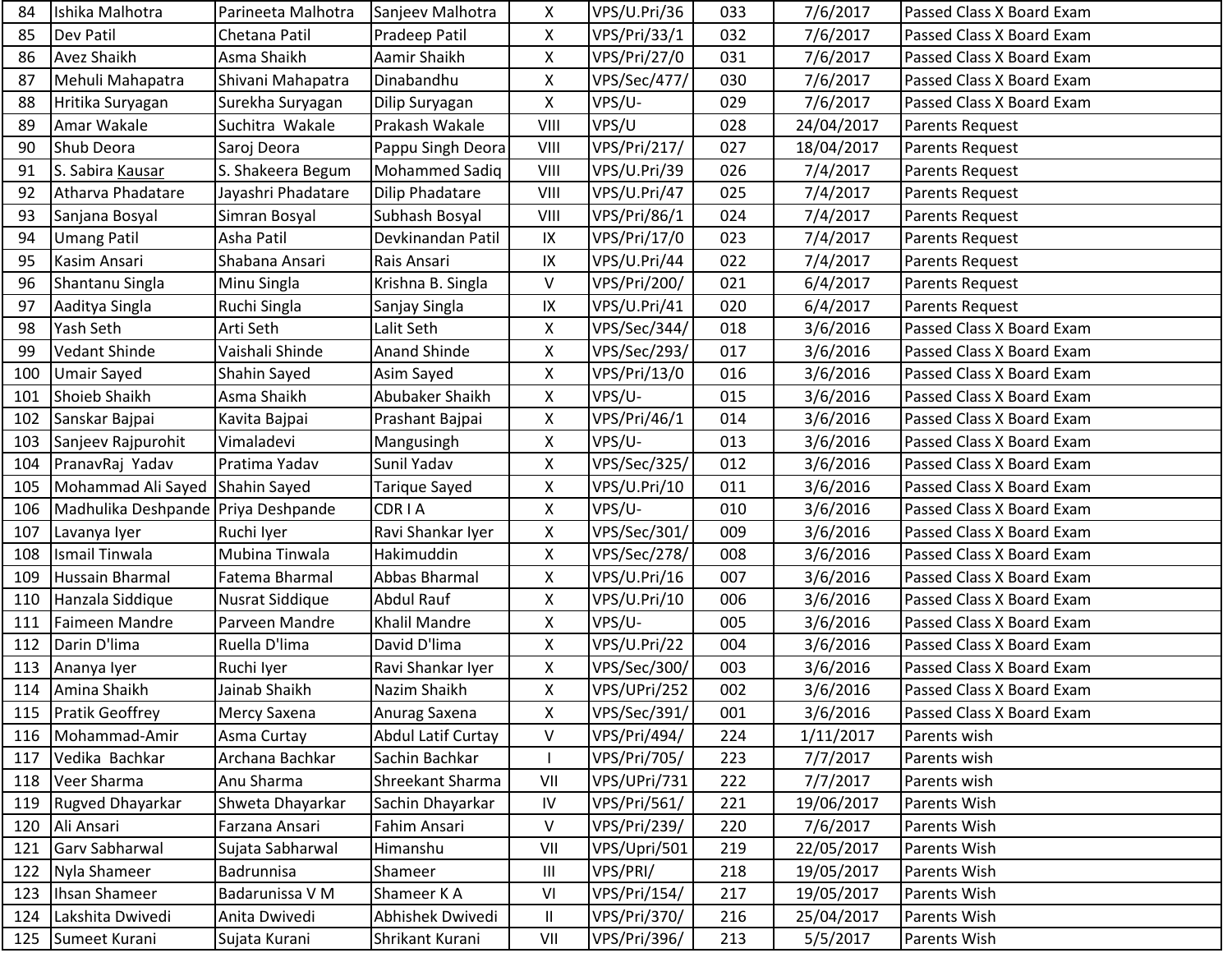| 126 | Sudiksha Sonawane     | Bharati Sonawane                | Shyamkant            |                | VPS/Pri/560/        | 211 | 27/04/2017 | Parents Wish           |
|-----|-----------------------|---------------------------------|----------------------|----------------|---------------------|-----|------------|------------------------|
| 127 | Kapil Sonawane        | <b>Bharti Sonawane</b>          | Shyamkant            | Ш              | VPS/Pri/351/        | 210 | 27/04/2017 | Parents Wish           |
| 128 | Aamna Shaikh          | Anjum Shaikh                    | Abrar Shaikh         | VII            | VPS/Pri/30/1        | 209 | 31/03/2017 | Parents Wish           |
| 129 | Zimad Ulde            | Sameena Ulde                    | Ziyauddin Ulde       | VI             | VPS/U.Pri/48        | 207 | 29/04/2017 | Parents Request        |
| 130 | Spurthi Kalasannavar  | Shailaja Kalasannavar Shivanand |                      | VI             | VPS/Pri/395/        | 206 | 6/5/2017   | Parents Request        |
| 131 | <b>Heramb Hole</b>    | Sonal Hole                      | Jeevan Hole          | $\sf II$       | VPS/PRI/416         | 205 | 30/03/2017 | Parents Request        |
| 132 | <b>Shripad Dure</b>   | <b>Mandakinee Dure</b>          | <b>Bhairava Dure</b> | VI             | VPS/Pri/55/1        | 204 | 30/03/2017 | Parents Request        |
| 133 | Harshwardhan Singh    | Prajakta Singh                  | Rajeev Singh         | $\mathsf{IV}$  | VPS/Pri/233/        | 203 | 30/03/2017 | Parents Request        |
| 134 | Aarna Bhonsle         | Smita Bhonsle                   | Vikrantsingh         | $\sf II$       | VPS/PRI/            | 202 | 30/03/2017 | Parents Request        |
| 135 | Kavya Chhajed         | Rupali Chhajed                  | Rahul Chhajed        | Ш              | VPS/Pri/310/        | 201 | 30/03/2017 | Parents Request        |
| 136 | Omkar Kumbhar         | Amruta Kumbhar                  | Amar Kumbhar         | VII            | VPS/Pri/72/1        | 200 | 30/03/2017 | Parents Request        |
| 137 | Manasi Kumbhar        | Amruta Kumbar                   | Amar Kumbhar         | Ш              | VPS/PRI/            | 199 | 30/03/2017 | Parents Request        |
| 138 | Saheli Ghosh          | Swati Ghosh                     | Kallol Ghosh         | IX             | VPS/U.Pri/28        | 198 | 30/03/2017 | Parents Request        |
| 139 | Prisha Rathi          | Poonam Rathi                    | Chandrashekhar       | V              | VPS/Pri/502/        | 197 | 30/03/2017 | Parents Request        |
| 140 | Kaunain Panjwani      | Siddika Panjwani                | Ali Reza Panjwani    | $\mathbf{II}$  | <b>VPS/Pri/372/</b> | 196 | 30/03/2017 | Parents Request        |
| 141 | Sara Panjwani         | Siddika Panjwani                | Ali Reza Panjwani    | $\mathbf{III}$ | VPS/Pri/373/        | 195 | 30/03/2017 | Parents Request        |
| 142 | Prataparudhra         | Padma Ramani                    | Manikantan           | Ш              | VPS/Pri/312/        | 194 | 30/03/2017 | Parents Request        |
| 143 | Firdaus Siddiqui      | Juneja Siddiqui                 | Abdul Wajid          |                | VPS/Pri/533/        | 193 | 30/03/2017 | <b>Parents Request</b> |
| 144 | <b>Brandon Turner</b> | Lorraine Turner                 |                      | $\mathsf{IV}$  | VPS/Pri/470/        | 191 | 30/03/2017 | <b>NA</b>              |
| 145 | Aziz Bedawala         | Zahabiya                        | Asger Ali            | V              | <b>VPS/Pri/452/</b> | 188 | 30/03/2017 | Parents Request        |
| 146 | Mohd. Atif Riyaz      | Jeenat Mushrif                  | Riyaz Mushrif        | VIII           | VPS/U.Pri/32        | 187 | 30/03/2017 | Parents Request        |
| 147 | Shivendra Dalwale     | Sangeeta Dalwale                | <b>Anand Dalwale</b> | Ш              | <b>VPS/Pri/485/</b> | 186 | 30/03/2017 | Parents Request        |
| 148 | <b>Ritesh Prabhu</b>  | Supriya Prabhu                  | AmitKumar            | IV             | VPS/Pri/368/        | 185 | 30/03/2017 | <b>Parents Request</b> |
| 149 | Akshat Bhatnagar      | Priya Bhatnagar                 | Naresh Bhatnagar     | Χ              | VPS/Sec/579/        | 183 | 1/9/2016   | Parents Request        |
| 150 | Rida Fatima Shaikh    | Asiya Nayyer Shaikh             | Salahuddin Shaikh    |                | VPS/Pri/567/        | 182 | 1/8/2016   | Parents Request        |
| 151 | Aarushi Bhatnagar     | Priya Bhatnagar                 | Naresh Bhatnagar     | VI             | VPS/Upri/580        | 181 | 1/8/2016   | Parents Request        |
| 152 | Sasha Bhapkar         | Ashivini Bhapkar                | Manojkumar           |                | VPS/Pri/532/        | 179 | 4/7/2016   | Parents Request        |
| 153 | Taher Sojitrawala     | Zahra Sojitrawala               | Juzer Sojitrawala    | $\mathbf{III}$ | VPS/Pri/303/        | 178 | 8/6/2016   | <b>Parents Request</b> |
| 154 | Murtaza Sojitrawala   | Zahra Sojitrawala               | Juzer Sojitrawala    | VII            | VPS/Pri/40/1        | 177 | 8/6/2016   | Parents Request        |
| 155 | Rudra Kamthe          | <b>Bharti Kamthe</b>            | Rohidas Kamthe       |                | VPS/Pri/520/        | 176 |            | Parents Request        |
| 156 | Rayna Gurao           | Savita Gurao                    | Ravichandra          | Ш              | VPS/Pri/313/        | 175 | 20/04/2016 | Parents Request        |
| 157 | Ahmed Omar Tahir      | NIL                             | Guardian - Haji      | IX             | VPS/Pri/21/0        | 174 | 7/4/2016   | Parents Request        |
| 158 | Naveed Kazi           | Asma Kazi                       | Alamshaha Kazi       | Ш              | VPS/Pri/473/        | 173 | 6/4/2016   | Parents Request        |
| 159 | Anushree Bhosale      | Rohini Bhosale                  | Rajesh Bhosale       | IV             | VPS/Pri/151/        | 172 | 6/4/2016   | Parents Request        |
| 160 | <b>Pratik Shinde</b>  | Ujwala Shinde                   | Dnyandeo Shinde      | VII            | VPS/U.Pri/39        | 171 | 6/4/2016   | Parents Request        |
| 161 | Aditya Inamdar        | Suvarna Inamdar                 | Sandeep Inamdar      | VI             | VPS/Pri/77/1        | 170 | 6/4/2016   | Parents Request        |
| 162 | Rehan Shaikh          | Afroj Shaikh                    | Nisar Shaikh         | $\mathbf{II}$  | VPS/Pri/314/        | 169 | 6/4/2016   | Parents Request        |
| 163 | Mahinoor Shaikh       | Afroj Shaikh                    | Nisar Shaikh         | ${\sf IV}$     | VPS/Pri/132/        | 168 | 6/4/2016   | Parents Request        |
| 164 | Abdullah Basit Sayyed | Shabana Farooque                | Farooque Sayyed      | IX             | VPS/U               | 167 | 6/4/2016   | Parents Request        |
| 165 | Raginee Chunkhare     | Neelima Chunkhare               | Shashikant           | V              | VPS/Pri/65/1        | 166 | 6/4/2016   | Parents Request        |
| 166 | Sumedh Khamkar        | Pranita Khamkar                 | Ramesh Khamkar       | Ш              | VPS/Pri/402/        | 165 | 30/03/16   | Parents Request        |
| 167 | Abdul Ahad Inamdar    | Sumaiya                         | Amjad                | Ш              | VPS/Pri/376/        | 163 | 30/03/16   | Parents Request        |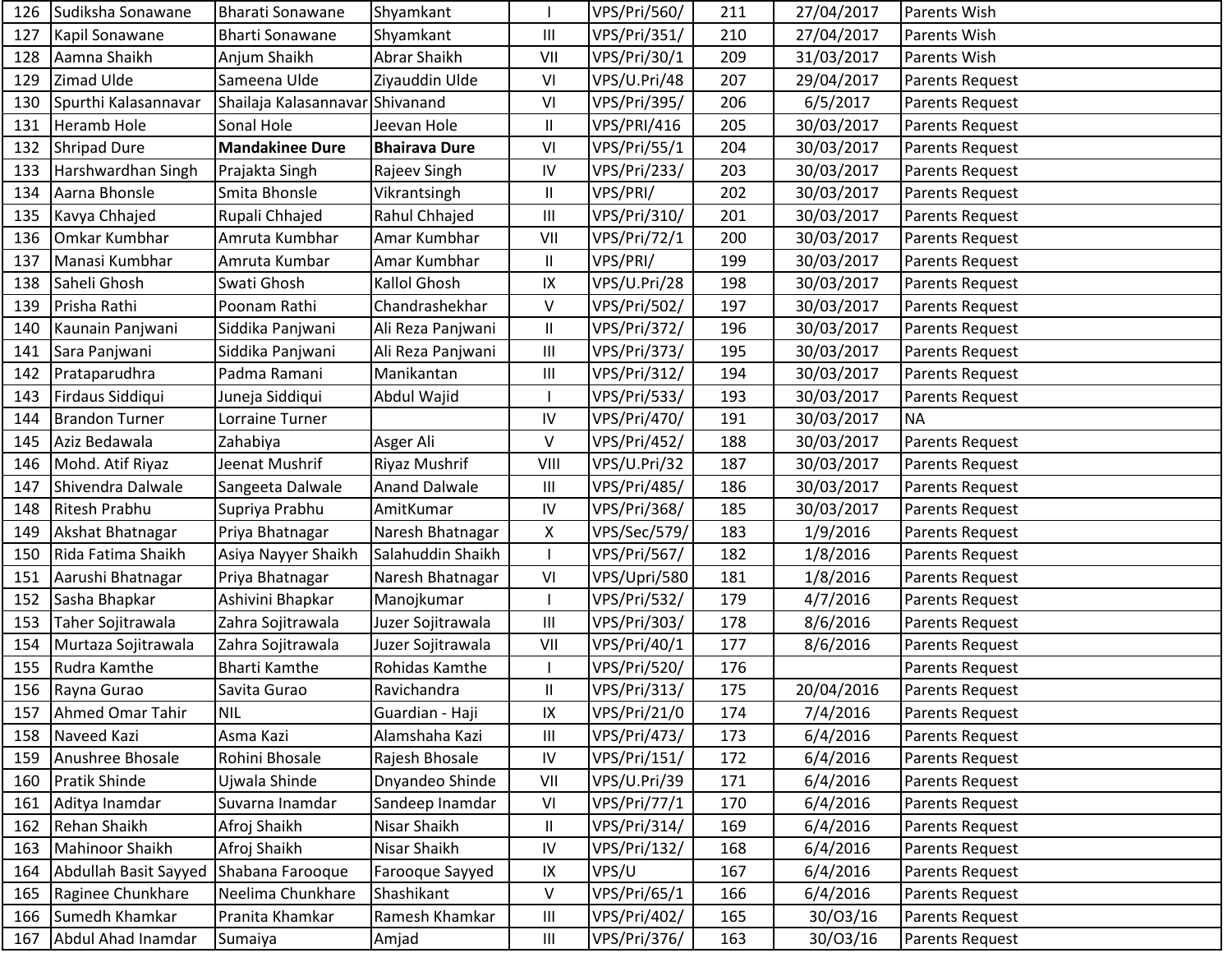| 168 | Rohit Lad                            | Rupali Lad                          | Dhairyasheel Lad   | VI         | VPS/Pri/89/1  | 162     | 30/03/16         | <b>Parents Request</b>    |
|-----|--------------------------------------|-------------------------------------|--------------------|------------|---------------|---------|------------------|---------------------------|
| 169 | Fatima Kazi                          | Shazia Kazi                         | Jaffar Kazi        | V          | VPS/Pri/366/  | 161     | 30/03/16         | Parents Request           |
| 170 | Jigisha Raut                         | Tejaswini Raut                      | Avinash Raut       | V          | VPS/Pri/56/1  | 160     | 30/03/16         | Parents Request           |
| 171 | Rehaan Pardeshi                      | Muskaan Pardeshi                    | Ajit Pardeshi      | IV         | VPS/Pri/129/  | 159     | 30/03/16         | Parents Request           |
| 172 | Vedika Khaire                        | Vishakha Khaire                     | Prasad Khaire      | IV         | VPS/Pri/361/  | No. 157 | 25/11/2015       | Parents Request           |
| 173 | Awsaf Khan                           | Almas Khan                          | Aarif Khan         | X          | VPS/U.Pri/27  | 156     | 18/08/2015       | Parents Request           |
| 174 | Omkartik Vijayarani                  | V. Vijayarani                       | Not Given          | Ш          | VPS/Pri/356/  | 155     | TC not collected | Parents Request           |
| 175 | Zaid- Al - Sayam Aslam Aliya Shibibi |                                     | Aslam Syed         | ${\sf IV}$ | VPS/Pri/404/  | 154     | 29/08/2015       | Parents Request           |
| 176 | Zoya Syed                            | Aliya Shibibi                       | Aslam Syed         | Ш          | VPS/Pri/405/  | 153     | 28/08/2015       | Parents Request           |
| 177 | Aniruddha Biswas                     | Suvarna Biswas                      | Samith Biswas      | VII        | VPS/Pri/162/  | 152     | 1/7/2015         | Parents Request           |
| 178 | Parth Dutta                          | Neena Gupta                         | Lt Col Rajiv Dutta | IX         | VPS/U.Pri/32  | 151     | 30/06/2015       | Parents Request           |
| 179 | Akhilesh Bhosale                     | Rohini Bhosale                      | Rajesh Bhosale     | IX         | VPS/Pri/58/1  | 149     | 8/5/2015         | Parents Request           |
| 180 | Nida Shaikh                          | Hasina Banu Shaikh                  | Akbar H. M. Shaikh | X          | VPS/U.Pri/12  | 148     | 31/03/2015       | Passed Class X Board Exam |
| 181 | Apekshit Pagare                      | Dr Swati Pagare                     | Dr Atish Pagare    | X          | VPS/Sec/257/  | 147     | 31/03/2015       | Passed Class X Board Exam |
| 182 | Hamza Ansari                         | Farzana Ansari                      | Fahim Ansari       | ${\sf IV}$ | VPS/Pri/98/1  | 145     | 2/5/2015         | Parents Request           |
| 183 | Fatima Shaikh                        | Ayesha Shakel Shaikh Shakeel Shaikh |                    | X          | VPS/U.Pri/20  | 143     | 31/03/2015       | Passed Class X Board Exam |
| 184 | Sabiha Shaikh                        | Asma Shaikh                         | Abubaker Shaikh    | X          | VPS/Sec/258/  | 142     | 31/03/2015       | Passed Class X Board Exam |
| 185 | Shardul Purandare                    | Sangeeta Purandare                  | Nitin Purandare    | Χ          | VPS/U.Pri/13  | 141     | 31/03/2015       | Passed Class X Board Exam |
| 186 | Karunya Dhanush                      | Kala Dhanush                        | Dhanush Kumar      | X          | VPS/U.Pri/12  | 140     | 31/03/2015       | Passed Class X Board Exam |
| 187 | Pooja Borana                         | Fancy Borana                        | Manish Borana      | X          | VPS/U.Pri/11  | 139     | 31/03/2015       | Passed Class X Board Exam |
| 188 | Mohammed                             | Nargis Chitalwala                   | Ahmed Chitalwala   | X          | VPS/U.Pri/20  | 138     | 31/03/2015       | Passed Class X Board Exam |
| 189 | Adwayait Kamble                      | Vidya Kamble                        | Rajesh Kamble      | X          | VPS/U.Pri/20  | 137     | 31/03/2015       | Passed Class X Board Exam |
| 190 | <b>Atharv Kamthe</b>                 | Vandana Kamthe                      | Jaysing Kamthe     | X          | VPS/Sec/332/  | 136     | 31/03/2015       | Passed Class X Board Exam |
| 191 | Nikhil Deoskar                       | Rucha Deoskar                       | Prafulla Deoskar   | Χ          | VPS/Sec/343/  | 135     | 31/03/2015       | Passed Class X Board Exam |
| 192 | Diksha Fegade                        | Manisha Fegade                      | Lalit Fegade       | Χ          | VPS/Sec/220/  | 133     | 31/03/2015       | Passed Class X Board Exam |
| 193 | Nimisha Singh                        | Sangita Singh                       | Dinesh Singh       | Χ          | VPS/Sec/229/  | 132     | 31/03/2015       | Passed Class X Board Exam |
| 194 | <b>Dhruv Goel</b>                    | Amita Goel                          | Rajiv Goel         | X          | VPS/U.Pri/12  | 131     | 31/03/2015       | Passed Class X Board Exam |
| 195 | Debomita Kundu                       | Sumita Kundu                        | Debashish Kundu    | X          | VPS/U.Pri/16  | 130     | 31/03/2015       | Passed Class X Board Exam |
| 196 | Aryan Sakpal                         | Kshama Sakpal                       | Sanjay Sakpal      | X          | VPS/Sec/208/  | 129     | 31/03/2015       | Passed Class X Board Exam |
| 197 | Vaibhavi Panchal                     | Jayashri Panchal                    | Dhanraj Panchal    | X          | VPS/U.Pri/47/ | 128     | 31/03/2015       | Passed Class X Board Exam |
| 198 | Mohit Madhavani                      | Nita Madhavani                      | Hitesh Madhavani   | Χ          | VPS/U.Pri/15  | 126     | 31/03/2015       | Passed Class X Board Exam |
| 199 | <b>Ritvik Hegde</b>                  | Tanuja Hegde                        | Somnath Hegde      | X          | VPS/U.Pri/43/ | 125     | 31/03/2015       | Passed Class X Board Exam |
| 200 | Siddharth Tripathi                   | Munmun Tripathi                     | Amarnath Tripathi  | Χ          | VPS/Sec/215/  | 124     | 31/03/2015       | Passed Class X Board Exam |
| 201 | Hussain Udaipurwala                  | Alifya Udaipurwala                  | Fakhruddin         | X          | VPS/U.Pri/13  | 123     | 31/03/2015       | Passed Class X Board Exam |
| 202 | <b>Rohit Tilekar</b>                 | Megha Tilekar                       | Shankar Tilekar    | Χ          | VPS/U.Pri/71/ | 122     | 31/03/2015       | Passed Class X Board Exam |
| 203 | Jatin Agrawal                        | Anshu Agrawal                       | Kapil Agrawal      | X          | VPS/U.Pri/97/ | 121     | 31/03/2015       | Passed Class X Board Exam |
| 204 | Dipak Ghumnani                       | Hina Ghumnani                       | Dilip Ghumnani     | X          | VPS/Sec/211/  | 120     | 31/03/2015       | Passed Class X Board Exam |
| 205 | <b>Tanishq Dey</b>                   | Mallika Ray                         | Surajeet Dey       | Ш          | VPS/Pri/362/  | 119     | 2/5/2015         | Parents Request           |
| 206 | <b>Dhruv Gaigawale</b>               | Jyoti Gaigawale                     | Satish Gaigawale   |            | VPS/Pri/355/  | 118     | 30/03/2015       | Parents Request           |
| 207 | Akshara Jaydeep                      | Sindhu Jaydeep                      | C Jaydeep          | ${\sf IV}$ | VPS/Pri/271/  | 115     | 27/04/2015       | Parents Request           |
| 208 | Aishwarya Jaydeep                    | Sindhu Jaydeep                      | C Jaydeep          | VIII       | VPS/U-        | 117     | 27/04/2015       | Parents Request           |
| 209 | Devaansh Singh                       | Neeta Singh                         | Yogesh Pal         | VII        | VPS/U.Pri/27  | 112     | 30/03/2015       | Parents Request           |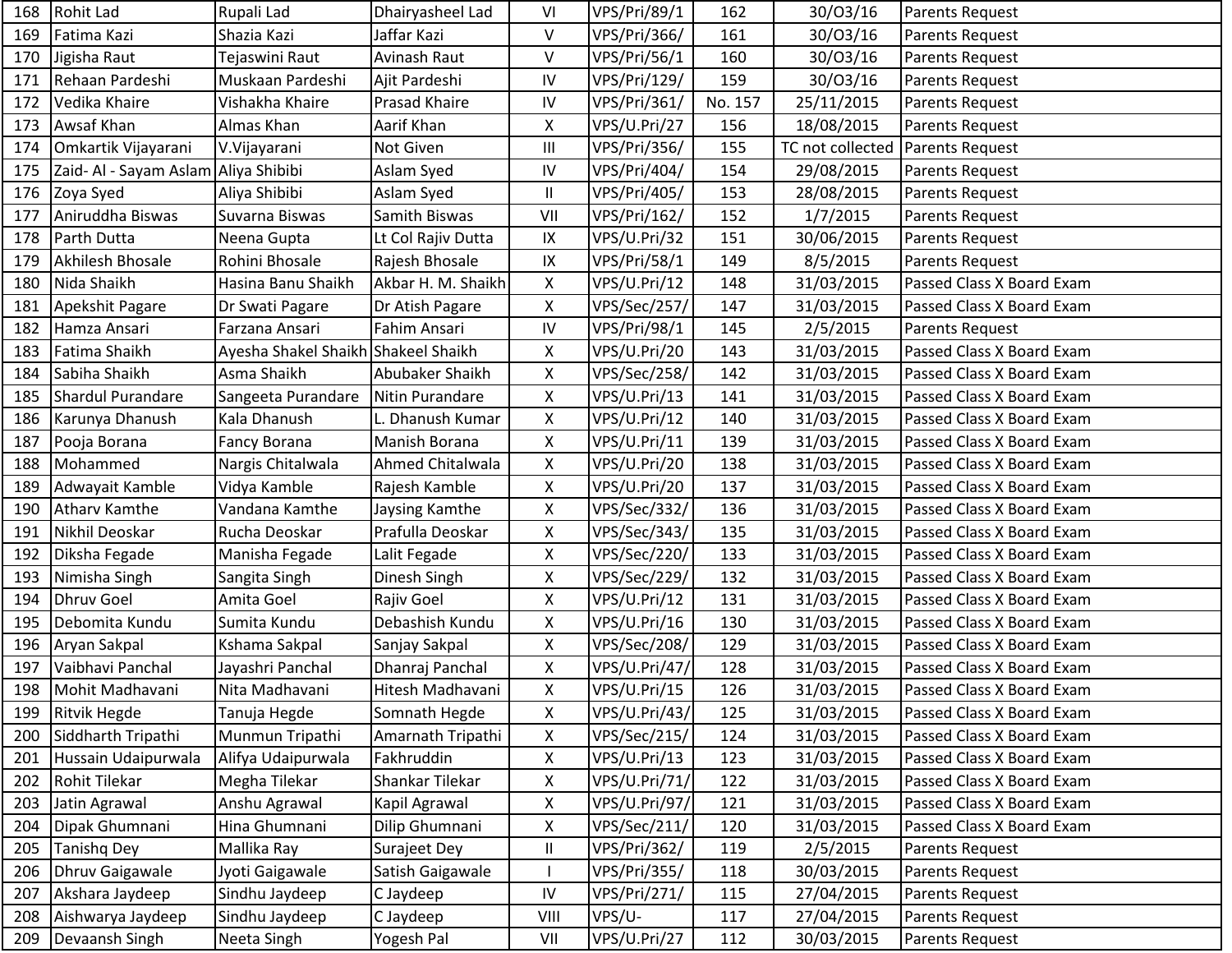| 210 | <b>Vinit Patil</b>                     | Urmila Patil                    | Mahendra Patil      | Ш            | VPS/Pri/213/        | 111 | 30/03/2015 | Parents Request           |
|-----|----------------------------------------|---------------------------------|---------------------|--------------|---------------------|-----|------------|---------------------------|
| 211 | Padmin Bhat                            | Prinay Kachrao Bhat             | Sanjay Bhat         | IV           | <b>VPS/Pri/228/</b> | 110 | 30/03/2015 | Parents Request           |
| 212 | Sidhant Bhat                           | Prinay Kachrao Bhat Sanjay Bhat |                     | VI           | VPS/Pri/227/        | 109 | 30/03/2015 | Parents Request           |
| 213 | Devika Tallury                         | Chandana Bhandaru               | T Laxman Rao        | V            | VPS/Pri/29/1        | 108 | 30/03/2015 | Parents Request           |
| 214 | Sahat Nafeer                           | Azra Naheed                     | Mohd Ikram          | VII          | VPS/Pri/122/        | 106 | 30/03/2015 | Parents Request           |
| 215 | <b>Sitwat Tarir</b>                    | Azra Naheed                     | Mohd Ikram          | $\mathbf{I}$ | VPS/Pri/241/        | 105 | 30/03/2015 | Parents Request           |
| 216 | Sabquat Jareer                         | Azra Naheed                     | Mohd Ikram          | VI           | VPS/Pri/123/        | 104 | 30/03/2015 | Parents Request           |
| 217 | Manha Khan                             | Neha Hussain                    | Ahmed Raza Khan     |              | VPS/Pri/353/        | 103 | 30/03/2015 | Parents Request           |
| 218 | Avani Pai                              | Sangeeta Pai                    | Rajesh Pai          | VII          | VPS/Pri/139/        | 102 | 30/03/2015 | Parents Request           |
| 219 | Syed Ahmad Aasim                       | Sufiya Hashmi                   | Dr. Ahmad           |              | VPS/Pri/357/        | 101 | 30/03/2015 | Parents Request           |
| 220 | Mohammad Zeeshan                       | <b>Farhat Nigar</b>             | Mohammed            | Ш            | VPS/Pri/226/        | 099 | 30/03/2015 | Parents Request           |
| 221 | Shaan Shaikh                           | Saher Shaikh                    | Tabrez Shaikh       | VI           | VPS/Pri/345/        | 098 | 30/03/2015 | Parents Request           |
| 222 | Zian Shaikh                            | Saher Shaikh                    | Tabrez Shaikh       |              | VPS/Pri/276/        | 097 | 30/03/2015 | Parents Request           |
| 223 | Sahil Dave                             | Shaista Dave                    | Jaykumar Dave       | Ш            | VPS/Pri/365/        | 096 | 30/03/2015 | Parents Request           |
| 224 | Dhruv Dhawalskar                       | Nivedita Dhawalskar             | Narendra            | Ш            | VPS/Pri/137/        | 095 | 30/03/2015 | Parents Request           |
| 225 | Surbhi                                 | Jyoti                           | Pramendra Kumar     | VI           | VPS/Pri/197/        | 094 | 30/03/2015 | <b>Parents Request</b>    |
| 226 | M. Ashwin                              | P. Padmapriya                   | V. Mariappan        | Ш            | VPS/Pri/367/        | 093 | 30/03/2015 | Parents Request           |
| 227 | Ishan Chatterjee                       | Adity Chatterjee                | Deborshi            | $\mathbf{I}$ | VPS/Pri/245/        | 092 | 31/03/2015 | Parents Request           |
| 228 | Tanya Chatterjee                       | Adity Chatterjee                | Deborshi            | VII          | VPS/Pri/196/        | 091 | 31/03/2015 | Parents Request           |
| 229 | Viraj Yeotikar                         | Asha Yeotikar                   | Shyamsingh          | V            | VPS/Pri/28/1        | 090 | 9/10/2014  | Parents Request           |
| 230 | Aakshat Shukla                         | Tanvi Shukla                    | Akhilesh Shukla     | ${\sf IV}$   | VPS/Pri/347/        | 089 | 24/09/2014 | Parents Request           |
| 231 | Arush Shukla                           | Tanvi Shukla                    | Akhilesh Shukla     | Ш            | VPS/Pri/346/        | 088 | 24/09/2014 | Parents Request           |
| 232 | Ryan Sequeira                          | Reshma Sequeira                 | Ronald Sequeira     | IV           | VPS/Pri/115/        | 087 | 28/7/2014  | Parents Request           |
| 233 | Faizur Rahman                          | Sogra Khatoon                   | Fazlur Rahman       | vii          | VPS/Pri/52/1        | 086 | 25/7/2014  | Parents Request           |
| 234 | Aaseem Shaikh                          | Irfana Shaikh                   | Izhar Shaikh        | X            | VPS/U.Pri/80/       | 084 | 18/07/2014 | Parents Request           |
| 235 | <b>Mohammed Tahir</b>                  | Zareena Begum                   | Mohammed            | IX           | VPS/U.Pri/18        | 083 | 26/06/2014 | Parents Request           |
| 236 | <b>Ubed Sayyed</b>                     | Parveen Sayyed                  | Abid Sayyed         | VII          | VPS/Pri/20/0        | 082 | 31/03/2014 | Parents Request           |
| 237 | <b>Tejomay Mali</b>                    | Jyoti Mali                      | Mohan Mali          | X            | VPS/Sec/190/        | 081 | 31/03/2014 | Passed Class X Board Exam |
| 238 | Yash Pardeshi                          | Archana Pardeshi                | Prithviraj Pardeshi | X            | VPS/Pri/09/0        | 80  | 31/03/2014 | Passed Class X Board Exam |
| 239 | Talha Parkar                           | <b>Dilshad Parkar</b>           | Abdul Rahiman       | Χ            | VPS/U.Pri/39/       | 79  | 31/03/2014 | Passed Class X Board Exam |
| 240 | Utkarsh Nimbalkar                      | Sumitra Nimbalkar               | Laxmikant           | Χ            | VPS/U.Pri/23/       | 078 | 31/03/2014 | Passed Class X Board Exam |
| 241 | Prithviraj Moray                       | Supriya Moray                   | Pratap Moray        | X            | VPS/Pri/05/0        | 077 | 31/03/2014 | Passed Class X Board Exam |
| 242 | Arav Sharrma                           | Reanu Sharrma                   | Naaren Sharrma      | Χ            | VPS/Sec/156/        | 076 | 31/03/2014 | Passed Class X Board Exam |
| 243 | Huzefa Soni                            | Tasnim Soni                     | Mohammed Soni       | X            | VPS/U.Pri/45/       | 075 | 31/03/2014 | Passed Class X Board Exam |
| 244 | Dipti Dineshan                         | Jyothi Dineshan                 | Kolladikkal         | X            | VPS/U.Pri/66/       | 074 | 31/03/2014 | Passed Class X Board Exam |
| 245 | Khadija Kapadia                        | Farida Kapadia                  | Aziz Kapadia        | X            | VPS/U.Pri/10        | 073 | 31/03/2014 | Passed Class X Board Exam |
| 246 | Lubna Zariwala                         | Rashida Zariwala                | Tehjul Zariwala     | Χ            | VPS/Sec/140/        | 072 | 31/03/2014 | Passed Class X Board Exam |
| 247 | Maryam Sharif                          | Zareena Begum                   | Mohammed            | Χ            | VPS/Sec/188/        | 071 | 31/03/2014 | Passed Class X Board Exam |
| 248 | Mariyam Udaipurwala Alifya Udaipurwala |                                 | Fakhruddin          | X            | VPS/Sec/131/        | 070 | 31/03/2014 | Passed Class X Board Exam |
| 249 | Pooja Anilkumar                        | Bindu Anilkumar                 | Anilkumar N. A.     | VIII         | VPS/U.Pri/70/       | 068 | 31/3/2014  | Parents Request           |
| 250 | Punnya Anilkumar                       | Bindu Anilkumar                 | Anilkumar N. A.     | VII          | VPS/Pri/69/1        | 067 | 31/3/2014  | Parents Request           |
| 251 | Hrishikesh Bandari                     | Aradhana Bandari                | Ranganath Bandari   | V            | VPS/Pri/160/        | 066 | 31/3/2014  | Parents Request           |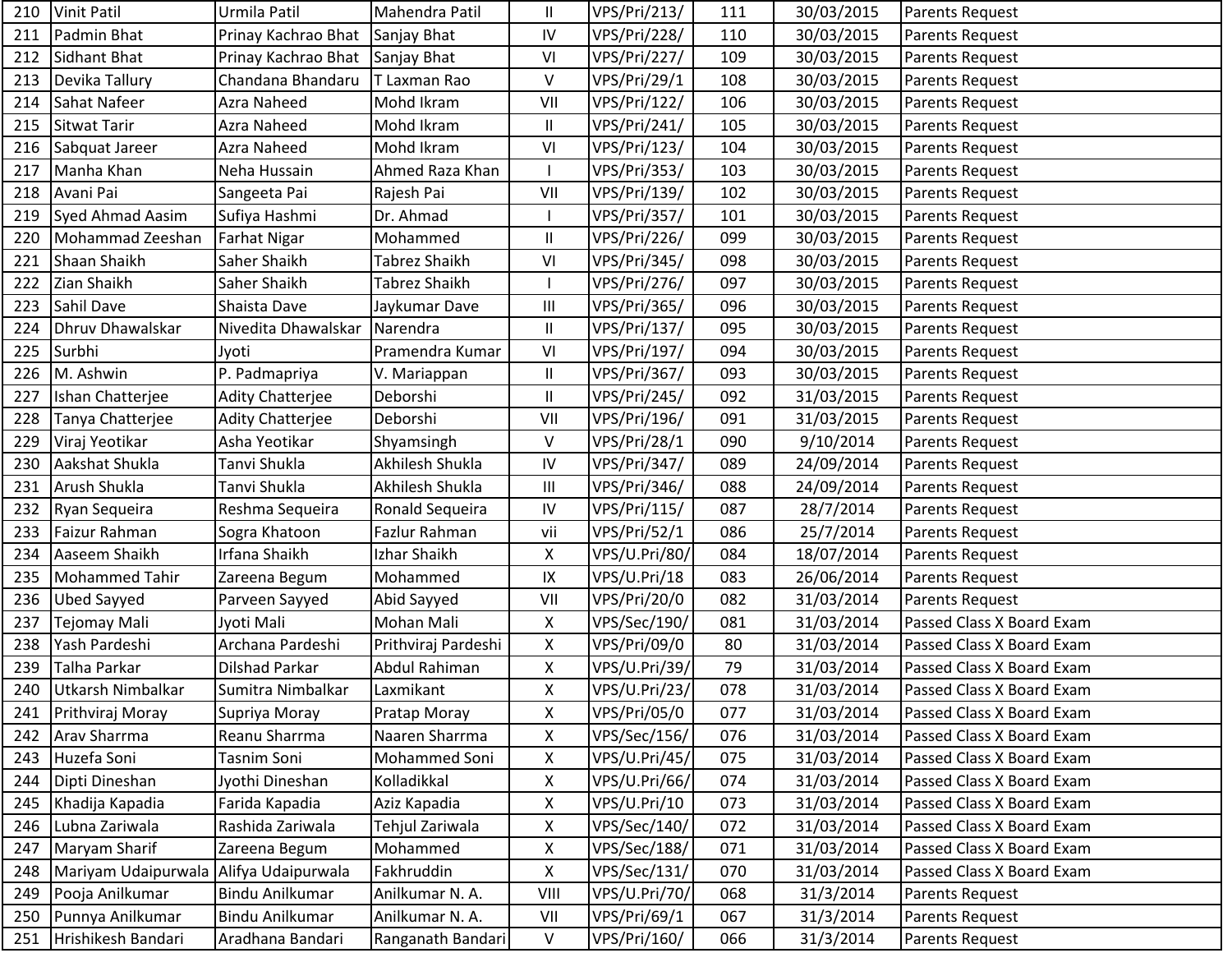| 252 | Srushti Pusate                           | Pallavi Pusate                      | Sandeep Pusate         | VII                        | VPS/U.Pri/24        | 065 | 31/3/2014  | Parents Request         |
|-----|------------------------------------------|-------------------------------------|------------------------|----------------------------|---------------------|-----|------------|-------------------------|
| 253 | Shantanu Ghule                           | Rohini Ghule                        | Prashant Ghule         | $\sf II$                   | VPS/Pri/152/        | 064 | 31/3/2014  | Parents Request         |
| 254 | Tina Borana                              | Fancy Borana                        | Manish Borana          | VII                        | <b>VPS/Pri/114/</b> | 063 | 31/3/2014  | Parents Request         |
| 255 | Pranav Rairikar                          | Pranita Rairikar                    | <b>Milind Rairikar</b> | $\mathsf{II}$              | VPS/Pri/145/        | 062 | 31/3/2014  | Parents Request         |
| 256 | Shreyas Tilekar                          | Megha Tilekar                       | Shankar Tilekar        |                            | VPS/Pri/238/        | 058 | 31/3/2014  | Parents Request         |
| 257 | Rutuja Tilekar                           | Megha Tilekar                       | Shankar Tilekar        | VI                         | VPS/Pri/82/1        | 057 | 31/3/2014  | Parents Request         |
| 258 | Abhishek Singh                           | Sneh lata Singh                     | J P Singh              | IX                         | VPS/U.Pri/20        | 056 | 31/3/2014  | Parents Request         |
| 259 | Mohammad Asrar                           | <b>Anjum Abrar</b>                  | <b>Shaikh Abrar</b>    | IX                         | VPS/Pri/24/0        | 055 | 31/3/2014  | Parents Request         |
| 260 | Vaibhav Charegaonkar Anjali Charegaonkar |                                     | Vishal                 | VI                         | VPS/U.Pri/21        | 054 | 28/3/2014  | <b>Parents Request</b>  |
| 261 | Naznin Vhora                             | Rubinabanu Vhora                    | Aftab Vhora            |                            | VPS/Pri/235/        | 053 | 28/3/2014  | Parents Request         |
| 262 | <b>Avanish Daine</b>                     | Vandana Daine                       | Nileshkumar Daine      | IV                         | VPS/Pri/53/1        | 052 | 31/3/2014  | Parents Request         |
| 263 | Ritesh Kulkarni                          | Seema Kulkarni                      | Ramkrishna             | VIII                       | VPS/U.Pri/25        | 048 | 28/3/2014  | Parents Request         |
| 264 | Khushi Kulkarni                          | Seema Kulkarni                      | Ramkrishna             | V                          | VPS/Pri/254/        | 047 | 28/3/2014  | <b>Parents Request</b>  |
| 265 | Mohammad Kapadia                         | Farida Kapadia                      | Aziz Kapadia           | VI                         | VPS/Pri/104/        | 046 | 28/3/2014  | Parents Request         |
| 266 | Shubhankar Thorat                        | Anuradha Thorat                     | <b>Ajit Thorat</b>     | V                          | VPS/Pri/10/0        | 045 | 28/3/2014  | Parents Request         |
| 267 | Nisha Damini                             | Rajni Bala Pushkarna Surinder Kumar |                        | V                          | VPS/Pri/108/        | 044 | 28/03/2014 | <b>Parents Request</b>  |
| 268 | Divya Damini                             | Rajni Bala Pushkarna Surinder Kumar |                        |                            | VPS/Pri/248/        | 043 | 28/03/2014 | Parents Request         |
| 269 | Sri Vaishnavi Padavala Dr. P. Hima Bindu |                                     | Dr. P Hari Krishna     | VII                        | VPS/U.Pri/15        | 041 | 29/11/2013 | Parents Request         |
| 270 | Shubhra Mirajgaonkar Shubhangi           |                                     | Mangesh                |                            | VPS/Pri/261/        | 040 | 16/11/2013 | Parents Request         |
| 271 | Vedaant Saran                            | Richa Saran                         | Yogesh Saran           | VII                        | VPS/Pri/50/1        | 039 | 31/10/2013 | Parents Request         |
| 272 | Mohammad Ammar                           | Anjum Shaikh                        | Abrar Shaikh           | VI                         | VPS/Pri/08/0        | 038 | 31/03/2014 | Parents Request         |
| 273 | Ayush Goyal                              | Anubha Gupta                        | Munish Goyal           | Ш                          | <b>VPS/Pri/164/</b> | 037 | 1/7/2013   | Parents Request         |
| 274 | Ragalekha Bandari                        | Aradhana Bandari                    | Ranganath Bandari      | Ш                          | VPS/Pri/161/        | 036 | 25/06/2013 | Parents Request         |
| 275 | Omkar Pawar                              | Ashwini Pawar                       | Nilesh Pawar           | V                          | VPS/Pri/35/1        | 035 | 3/5/2013   | Parents Request         |
| 276 | Vijay Borana                             | Fancy Borana                        | Manish Borana          | VII                        | VPS/U.Pri/11        | 034 | 3/5/2013   | Parents Request         |
| 277 | <b>Tanay Gaikwad</b>                     | Anjali Gaikwad                      | Tushar Gaikwad         | Χ                          | VPS/U.Pri/14/       | 033 | 3/5/2013   | Parents Request         |
| 278 | Hiba Saudagar                            | Heena Bargir                        | Iliyas Saudagar        | $\ensuremath{\mathsf{II}}$ | VPS/Pri/159/        | 032 | 3/5/2013   | Parents Request         |
| 279 | S Kazim                                  | Rukhsana Sheikh                     | Syed Nizamuddin        | IX                         | VPS/U.Pri/19        | 031 | 12/4/2013  | Parents Request         |
| 280 | S Aakif                                  | Rukhsana Sheikh                     | Syed Nizamuddin        | V                          | VPS/Pri/191/        | 030 | 12/4/2013  | Parents Request         |
| 281 | Ashish Ram Avtar                         | Anuradha Ram Avtar   Ram Avtar      |                        | Χ                          | VPS/U.Pri/87/       | 029 | 6/4/2013   | Parents Request         |
| 282 | Sufyan Raza Khan                         | Atiya Khan                          |                        | Χ                          | VPS/U.Pri/93/       | 028 | 6/4/2013   | Parents Request         |
| 283 | Maariyah Yusuf                           | Shahenaz Yusuf                      | Rafiq Yusuf            | VIII                       | VPS/U.Pri/13        | 025 | 28/03/2013 | Parents Request         |
| 284 | Narayan Patki                            | Erica Patki                         | Venkatesh Patki        | $\sf II$                   | VPS/Pri/59/1        | 024 | 28/03/2013 | Parents Request         |
| 285 | Zain Yusuf                               | Shahenaz Yusuf                      | Rafiq Yusuf            | Ш                          | VPS/Pri/136/        | 023 | 28/03/2013 | Parents Request         |
| 286 | Vansh Kalia                              | Anuradha Kalia                      | Rakesh Kalia           | IV                         | VPS/Pri/195/        | 021 | 28/03/2013 | Parents Request         |
| 287 | Swati Srijan                             | Kalpana Devi                        | Ganesh Prasad          | VII                        | VPS/U.Pri/88/       | 020 | 9/11/2012  | Parents Request         |
| 288 | Aftab Bhagat                             | Munira Bhagat                       | Aliasgar Bhagat        | Ш                          | VPS/Pri/37/1        | 019 | 12/10/2012 | <b>Parents Transfer</b> |
| 289 | Sahil Kumar                              | Manisha Kumar                       | Sameer Kumar           | VI                         | VPS/Pri/75/1        | 018 | 28/04/2012 | Parents Transfer        |
| 290 | Aryan Kumar                              | Manisha Kumar                       | Sameer Kumar           | $\mathsf{II}$              | VPS/Pri/74/1        | 016 | 28/04/2012 | <b>Parents Transfer</b> |
| 291 | Nazneen Musthak                          | Shereen Hamsa                       | K M Mushthak           | Ш                          | VPS/Pri/119/        | 015 | 27/04/2012 | Parents Request         |
| 292 | Ishaa Nikam                              | Nisha R Nikam                       | Rakesh Nikam           | IV                         | VPS/Pri/06/0        | 014 | 31/03/2012 | Parents Request         |
| 293 | Arshiya Shamshapure                      | Shahjahan                           | Haroon                 | VIII                       | VPS/UPri/105        | 013 | 31/03/2012 | Parents Request         |